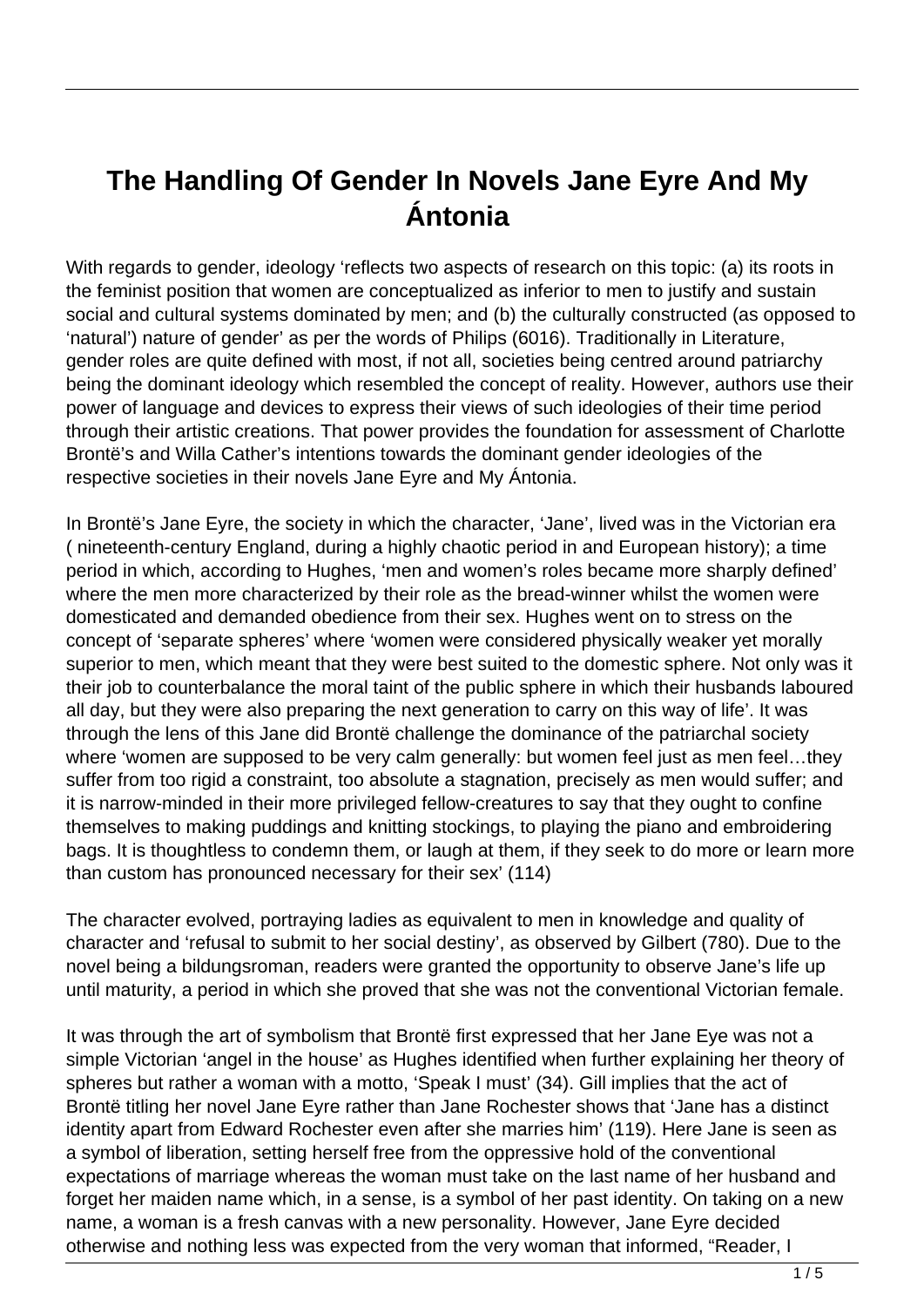married him" (479). Through the act of declaring to the readers that it was SHE that married HIM, it brings to life of the theme 'Women Empowerment'; it shows that, with textual evidence, Jane had a choice to marry Mr. Rochester and that she was not forced to by society.

'I will at least choose—HER I LOVE BEST. Jane, will you marry me?'

'Yes, sir.'

'A poor blind man, whom you will have to lead about by the hand?'

'Yes, sir.'

'A crippled man, twenty years older than you, whom you will have to wait on?' 'Yes, sir.'

'Truly, Jane?'

'Most truly, sir.' (475)

Brontë's articulate usage of setting shows the different phases of Jane's life as well as her growing feminist nature. Conflict seemed to have been the root or seed from which this nature had stemmed in Gateshead; the fight in which Jane defended herself after being 'accustomed to John Reed's abuse' (7) and in consequence, she was taken 'away to the red-room' (8). Through Jane, Brontë had used slave imagery, comparing John Reed to a 'slave-driver' (7) and with that in mind, Gateshead is a metaphoric plantation that symbolizes oppression of freedom of speech and endorses the Victorian gender dominant gender ideology. The act of Jane being taken to the red room is like a rebellious slave that is going against system being dragged off to killed, or in this case, they attempt to kill off her growing empowerment. Mrs. Reed is the metaphoric Victorian society that idolizes John Reed, the male, despite him not having 'much affection for his mother' (6) or in metaphorical sense, society and its well-being. In that era, no matter how faulty a male may be and self-absorbed, he is praised for his sex. Thus, by challenging him, Jane is going against societal norms and is shunned.

Likewise, at Lowood, the institution for orphaned children, is a metaphoric concentration camp, force feeding its female prisoners society's expectations of them through the mechanism of religion. Mr. Brocklehurst, the camp's leader, is force feeding them the idea that women should be 'hardy, patient, self-denying' with regards to all pleasures and wants of life and they should not 'starve their immortal souls' (63). Referencing Chimamanda Adichie's Purple Hibiscus, Mr. Brocklehurst shares similar traits with Papa Eugene with regards to controlling the 'weaker minds' in society through religion but yet seemed hypocritical in their actions. Whilst Mr. Brocklehurst ranted about modesty and plainness, his wife was introduced as 'splendidly attired in velvet, silk, and furs' (65) just as how Papa Eugene was an occasionally abuser. However, Jane defiantly goes against this system and this is seen through her friendship with Helen Burns. Jane refused to suppress her emotions about Helen's unjust treatment by Miss Scatcherd and Helen was the epitome of the perfect Victorian female- submissive and quiet- all that Jane was not; 'the fury of which she was incapable had been burning in my soul all day' (75).

Moreover, from Thornfield onwards, Jane pursued her journey towards independence and love without conditions. Traditionally, in the Victorian era, courtship was only permitted to couples of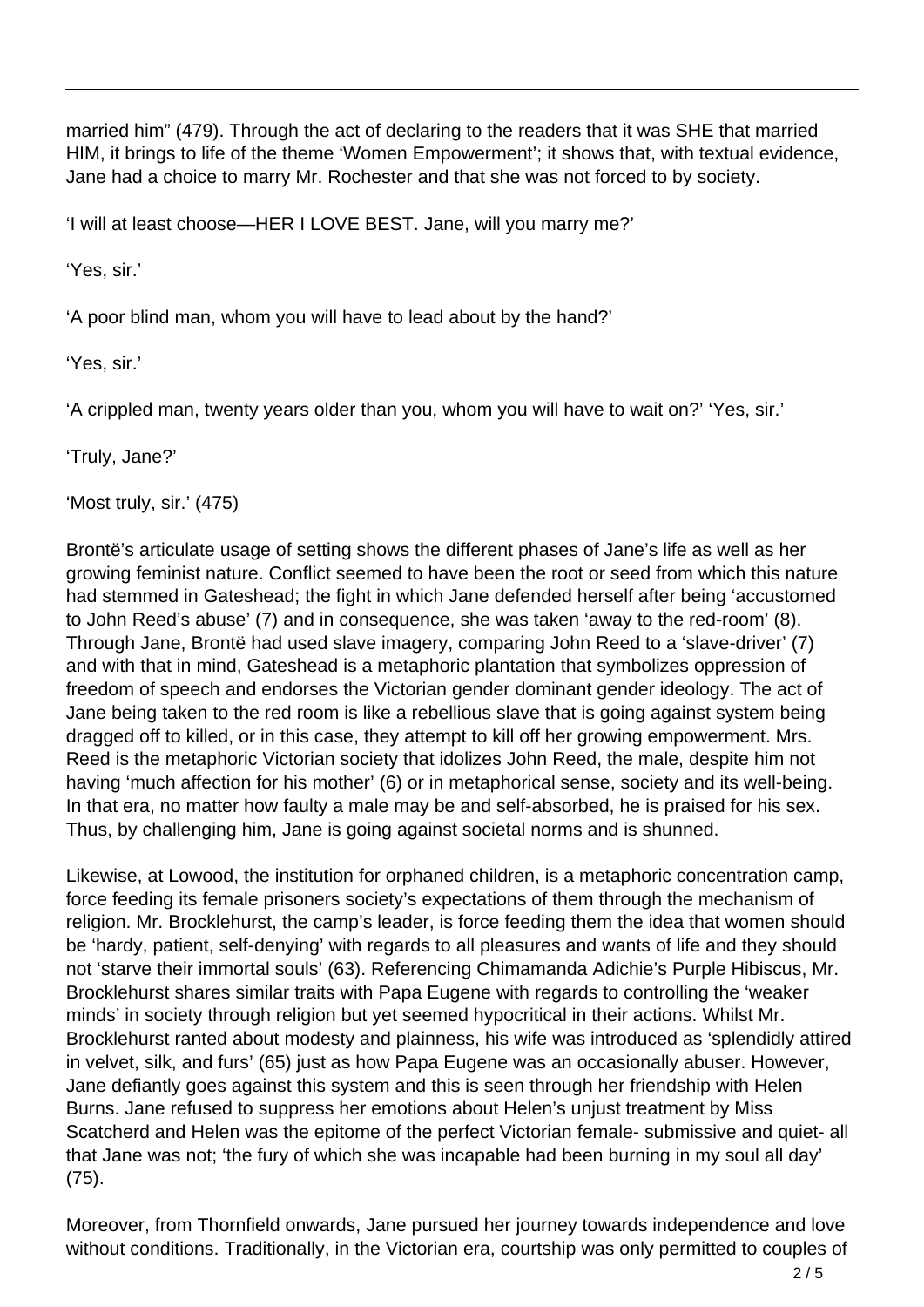the same social status, with marriage being the final stage and the wife submitting to her role as mother and caretaker for the rest of her life. With that in mind, there were great differences between the 'courtship' of tradition and 'courtship' between Jane and Mr. Rochester. Firstly, their social status; Jane is an orphan with no money (for the time being) and she 'appears as a threat to the other characters. Either because she is an intruder from outside the community, because she is an enigma, or because her ideas are threatening…' as observed by critic, Peters (57). He goes on to say, through character observation, that 'Jane fits neither among the gentry nor among the servants' (59) and that is factual as where the Victorian women like Blanche Ingram is concerned -'face was like her mother's; a youthful unfurrowed likeness: the same low brow, the same high features, the same pride' (180)- and Jane. Whereas Ingram had born into wealth, Jane had to advertise to get her job as a governess and in that act alone goes against the dominant gender ideology. Though women were not frowned upon for having a job, the act of advertising and putting themselves out there for any job was rare and Jane Eyre did that as a mean of survival. Notably, though Brontë did use her main character Jane to challenge society's expectations of a woman, in certain aspects, Jane did reinforce those ideologies to a certain extent; the mindset of a woman wanting to marry and that was her inevitable end despite knowing that Mr. Rochester had lied to her in the past and called her derogatory and inhumane terms such as 'imp' and 'fairy' (465). So, in a sense, Jane Eyre both challenged and reinforced the dominant gender ideology in her respective society which is a stark contrast to the handling of gender in My Ántonia.

My Ántonia was published in 1918, a pivotal and transitional period in history for women where they were questioning their positions and claiming their rights within a socioeconomic basis which led to the 19th amendment in 1920; the Constitution of the United States provides men and women with equal voting rights. It was ironic how Cather chose to write her book from a male's perspective of a women yet it is significant because it shows her blurring gender barriers- the women are strong, athletic, and active, while the men are generally passive and weak. Giglio reinforces this by stating, 'Cather's feminist approach to this particular period of history casts a new light on the roles that women played in the settlement of the western prairies in America' (1). So, in simpler terms, the dominant gender ideology of the society of both the characters of Cather's novel and her own life, was blurred due to the historical events that were occurring and that heavily influenced the novel as well as conflict in Cather's life with regards to her queer nature. Thus, it was if the switch had flipped in gender roles and just as women in reality were challenging the patriarchal system of that era, Cather challenged the system through her immigrant girls in her novel.

Firstly, as mentioned before, Cather challenged the dominant gender ideology to reinforce the changes that was happening in reality through her immigrant characters, however, through Jim and his admiration for Ántonia , she shows how the mindsets of men are weak and submissive, compared to women who are forced to do what it takes to survive. Drawing reference to Charles Darwin's theory of 'survival of the fittest', it reinforces the idea of the fates of the immigrants, including Ántonia after her father's demise;

'Ántonia stood up, lifting and dropping her shoulders as if they were stiff. "I ain't got time to learn. I can work like mans now. My mother can't say no more how Ambrosch do all and nobody to help him. I can work as much as him. School is all right for little boys. I help make this land one good farm" … Ántonia ate so noisily now, like a man, and she yawned often at the table and kept stretching her arms over her head, as if they ached. Grandmother had said, "Heavy field work'll a spoil that girl. She'll lose all her nice ways and get rough ones." She had lost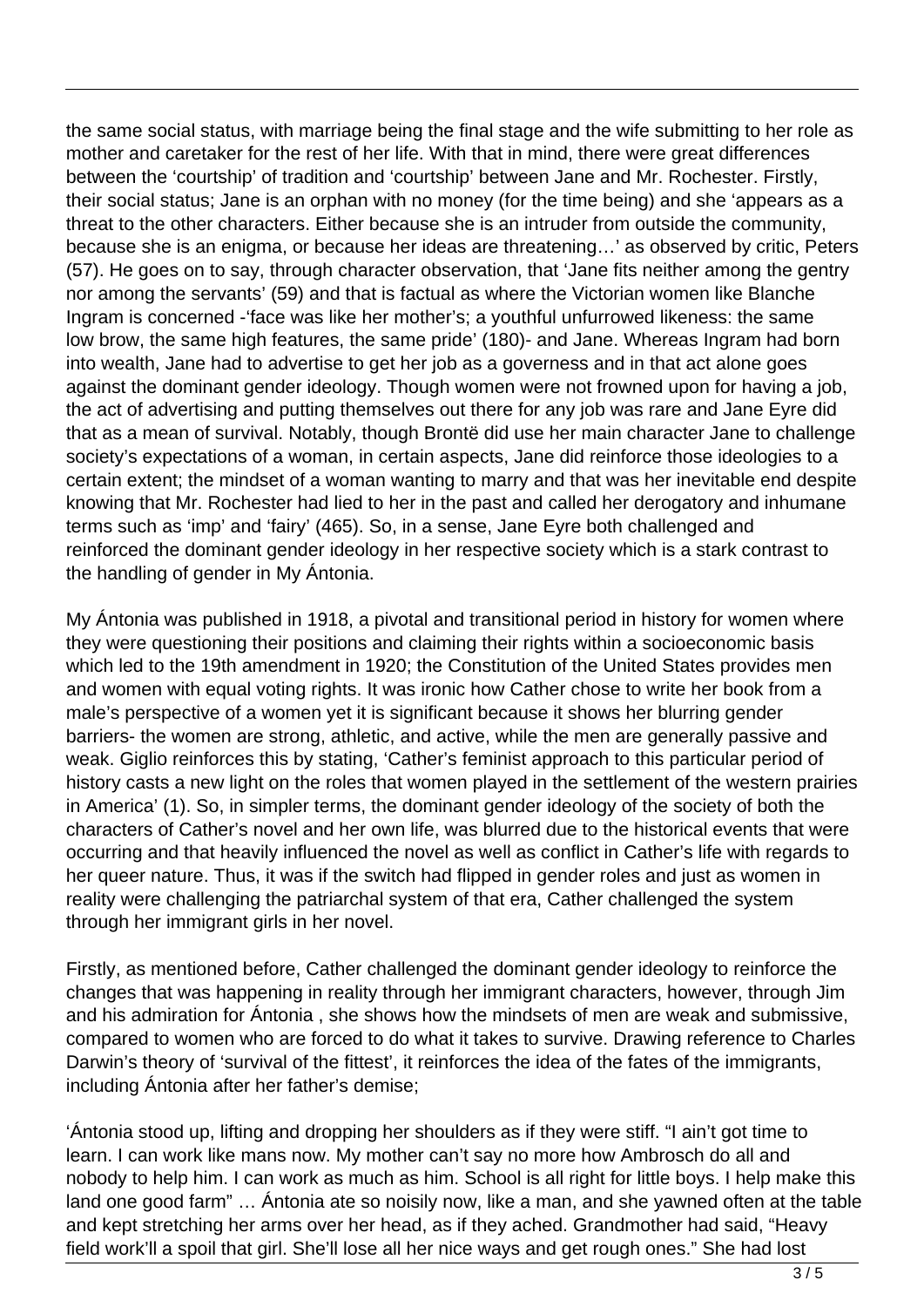## them already' (143)

Through Jim's observations, Ántonia's evolution began. Her father's death is the metaphoric switch that 'flipped' her gender as her family now depended on her. However, Cather's first act of rebellion towards the patriarchal ideology is during the first official meeting of Jim and Ántonia where he taught her English words and after saying 'the new words over and over, she wanted to give [him] a little chased silver ring she wore on her middle finger' (29). It is an unconventional act as traditionally males offer females rings instead.

Giglio had went on to say that Cather's immigrant girls all represent different feminist ideals because 'whether they decide to marry and have children, travel, or succeed in the business world, they each decide on their own futures without having their lives planned for them' (3) as they had paved their own way on the male dominated land that pressured immigrants of their kind. One perfect example drawn from Cather's use of characterization is the life of Lena Lingard. She is the embodiment of exotic sexuality and treats it with indifference while, traditionally, women were not allowed to have or feel comfortable having. She was once one of the hired girls and soon worked her way into being one of the best dress makers in San Francisco. To further reinforce her marginalized personality, she had once expressed to Jim, 'I prefer to be foolish when I feel like it, and be accountable to nobody' (329), indicating that marriage will never be her future. On the contrary, whilst Ántonia was the first female character to challenge the dominant gender ideology in her younger years, Lambert pointed out that while Cather was dealing with a departure of loved one during the writing of her novel, '…her heroic stance in her fiction could not continue, and she abandons the creation of strong fictional women. In My Ántonia she denies Jim's erotic impulses and Antonia's sexuality as well; and she retreats into the safety of convention by ensconcing Antonia in marriage and rendering her apotheosis as earth mother. She abandons Antonia's selfhood along with her sexuality: as Mrs. Cuzak, Antonia is "a battered woman," and a "rich mine of life…"' (684)

So, in a sense, Cather's characters both challenged and reinforced the dominant ideology, intentions influenced based on circumstances happening in her reality.

In conclusion, both Charlotte Brontë and Willa Cather handled the topic of gender in differing ways with respect to narrative perspectives and devices in their novels, however, whilst they both effortlessly challenged the dominant gender ideologies of their respective societies, reinforcement was present to a certain extent which could not be avoided unless the novels were to move away from the theme of realism. They both highlighted the struggles of women as well as promoted women empowerment in a world where the mere term is considered unrealistic and unconventional. Brontë and Cather catered to the feminist culture that is important when trying to bring about understanding of the nature of equality. Jane Eyre and My Ántonia are symbols of hope to women, representing the consequences of going against society's initial gender culture.

## **Work Citied**

- 1. · Brontë, Charlotte. Jane Eyre. Smith, Elder & Co., 1847
- 2. · Cather, Willa. My Ántonia. Houghton Mifflin Harcourt, 1918
- 3. · Giglio, Elizabeth. 'Feminism in My Antonia,' Agora: Vol. 15, Article 8, 2006, pp. 1-3
- 4. · Gilbert, Sandra M. "Plain Jane's Progress." Signs, vol. 2, no. 4, 1977, pp. 779–804.